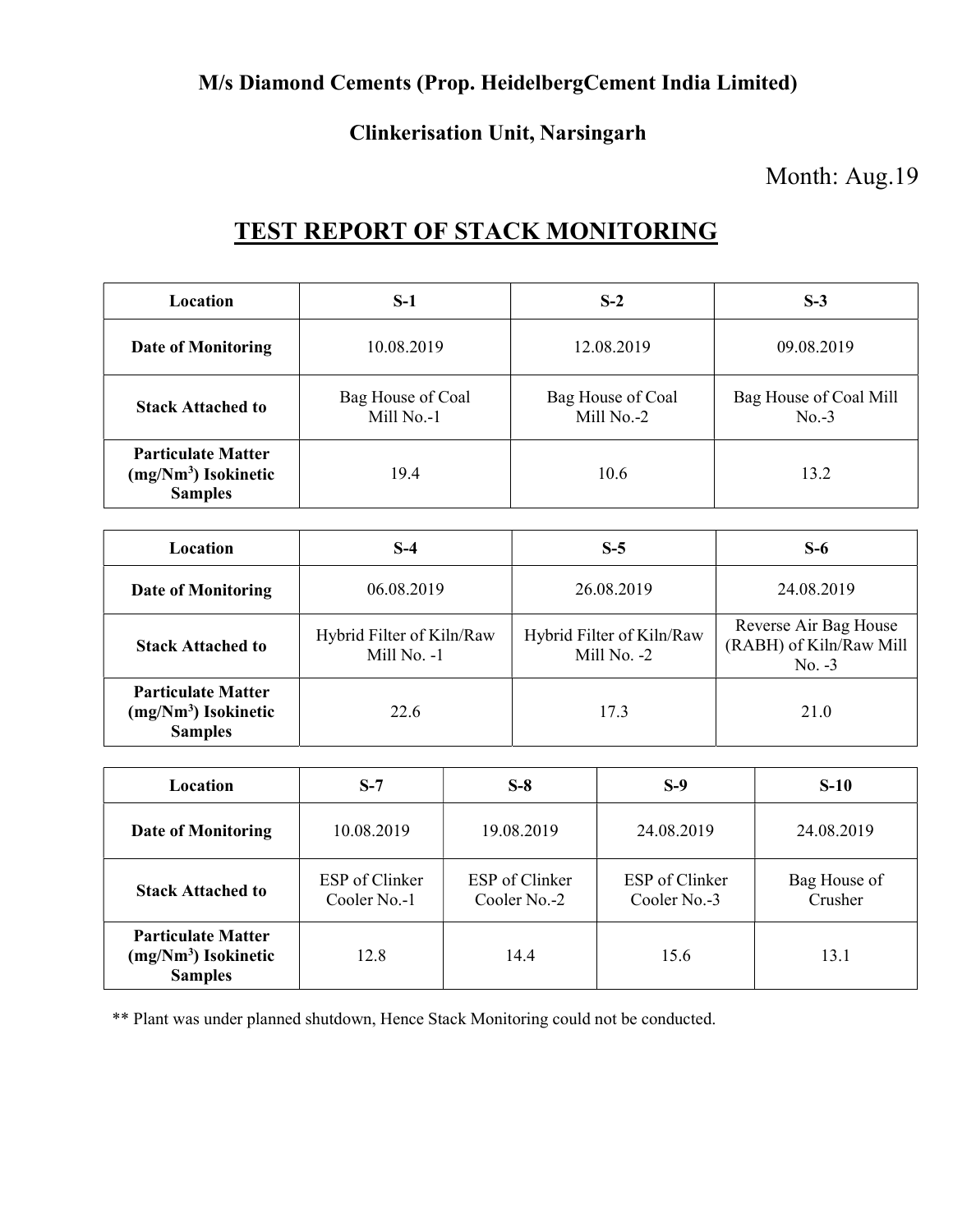### M/s Diamond Cements (Prop. HeidelbergCement India Limited)

### Grinding Unit, Imlai

Month: Aug.19

# TEST REPORT OF STACK MONITORING

| Location                                                             | $S-1$                             | $S-2$                             | $S-3$                             |
|----------------------------------------------------------------------|-----------------------------------|-----------------------------------|-----------------------------------|
| <b>Date of Monitoring</b>                                            | 05.08.2019                        | 20.08.2019                        | $\ast$                            |
| <b>Stack Attached to</b>                                             | Bag House of Cement<br>Mill No.-1 | Bag House of Cement<br>Mill No.-2 | Bag House of Cement<br>Mill No.-3 |
| <b>Particulate Matter</b><br>$(mg/Nm3)$ Isokinetic<br><b>Samples</b> | 15.3                              | 10.8                              | *                                 |

| Location                                                              | $S-4$                            |
|-----------------------------------------------------------------------|----------------------------------|
| <b>Date of Monitoring</b>                                             | 17.08.2019                       |
| <b>Stack Attached to</b>                                              | Bag House of Packing Plant No.-3 |
| Particulate Matter (mg/Nm <sup>3</sup> )<br><b>Isokinetic Samples</b> | 22.6                             |